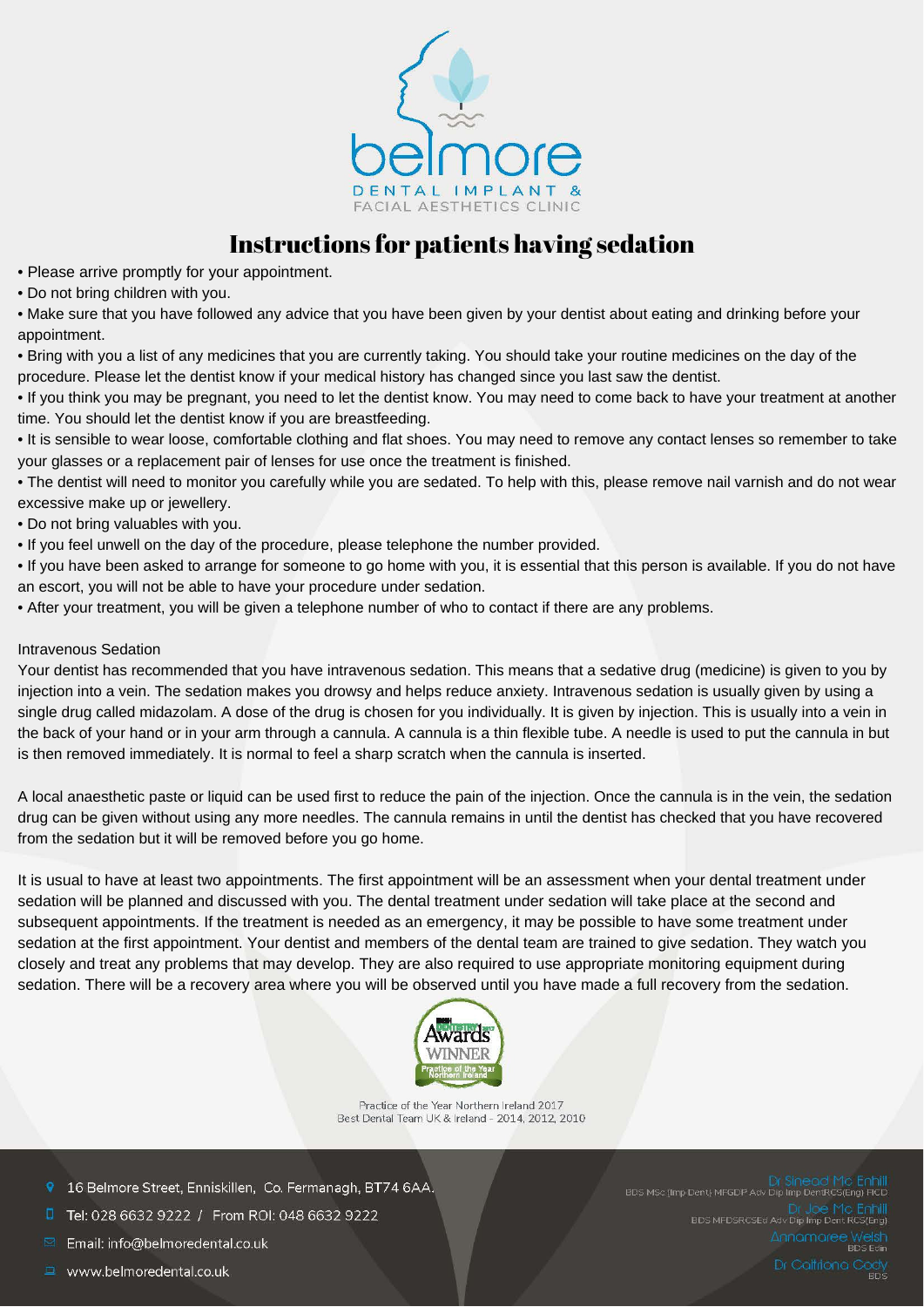

As with the administration of any medicines, there are risks associated with intravenous sedation. These might include: • A reduction of oxygen in the blood stream due to poor breathing during sedation. You may be asked by your dentist/sedationist to take deep breaths to correct this. Your breathing and oxygen levels will be monitored throughout the procedure. • Bruising at the site of the cannula. This may take several days to fade completely.

Very rare risks include allergic reactions to the sedative drugs that you have been given or vomiting during the procedure. Your dentist/ sedationist will discuss any concerns that you may have prior to the procedure taking place. It is important that you let the dentist know your medical history, including any medicines that you are taking. The dentist will need to know if you have ever had any problems with having either sedation or a general anaesthetic.

If you think you may be pregnant, you need to let the dentist know as pregnant ladies cannot receive sedation. You may need to come back to have your treatment at another time. You should let the dentist know if you are breastfeeding. Your dentist will discuss with you and explain what you are able to eat and drink prior to your appointment. You will also be given this information in writing. It is important that these instructions are followed carefully.

The information provided here is a general guide for patients having dental treatment with sedation. As part of the face-to-face discussions with your dentist, you may be given advice that is specific to your treatment plan. This may differ in some areas to the general principles outlined here. Before any treatment is started, the dentist will ask you to confirm consent. This means that you understand the planned treatment and how you will receive the sedation.

What to expect

• You will remain conscious during this kind of sedation.

• You may experience a temporary loss of memory during the time that you are sedated. Many patients have no memory of the procedure at all. You may feel unsteady on your feet for some hours after the procedure. Your ability to think clearly and make judgements may be affected for the next 24 hours. You may experience some forgetfulness.

• Once you are sedated, the dentist can use local analgesia (pain relief that numbs the site of the dental treatment). Local anaesthetic as a paste is sometimes used to numb the site of the treatment. Any injections that you may need can be given through this numbed area to reduce the chance of any discomfort.

• You will spend some time in the recovery area following your treatment. You will be checked by the dentist or the person giving you the sedation before you can go home. You must be accompanied by an able-bodied adult who can take responsibility for you following your treatment. This person may need to stay with you overnight. If arrangements have not been made for someone to accompany you after treatment, you will not be able to have the sedation.

If you have any questions or are unclear about having your sedation, then do not hesitate to ask your dentist.



Practice of the Year Northern Ireland 2017 Best Dental Team UK & Ireland - 2014, 2012, 2010

- 9 16 Belmore Street, Enniskillen, Co. Fermanagh, BT74 6AA.
- Tel: 028 6632 9222 / From ROI: 048 6632 9222
- Email: info@belmoredental.co.uk
- www.belmoredental.co.uk

Dr Sinead |<br>BDS MSc (Imp Dent) MFGDP Adv Dip Imp DentRC Dr JO<del>C</del> I<sup>V</sup>IC<br>BDS MFDSRCSEd Adv Dip Imp Dent I